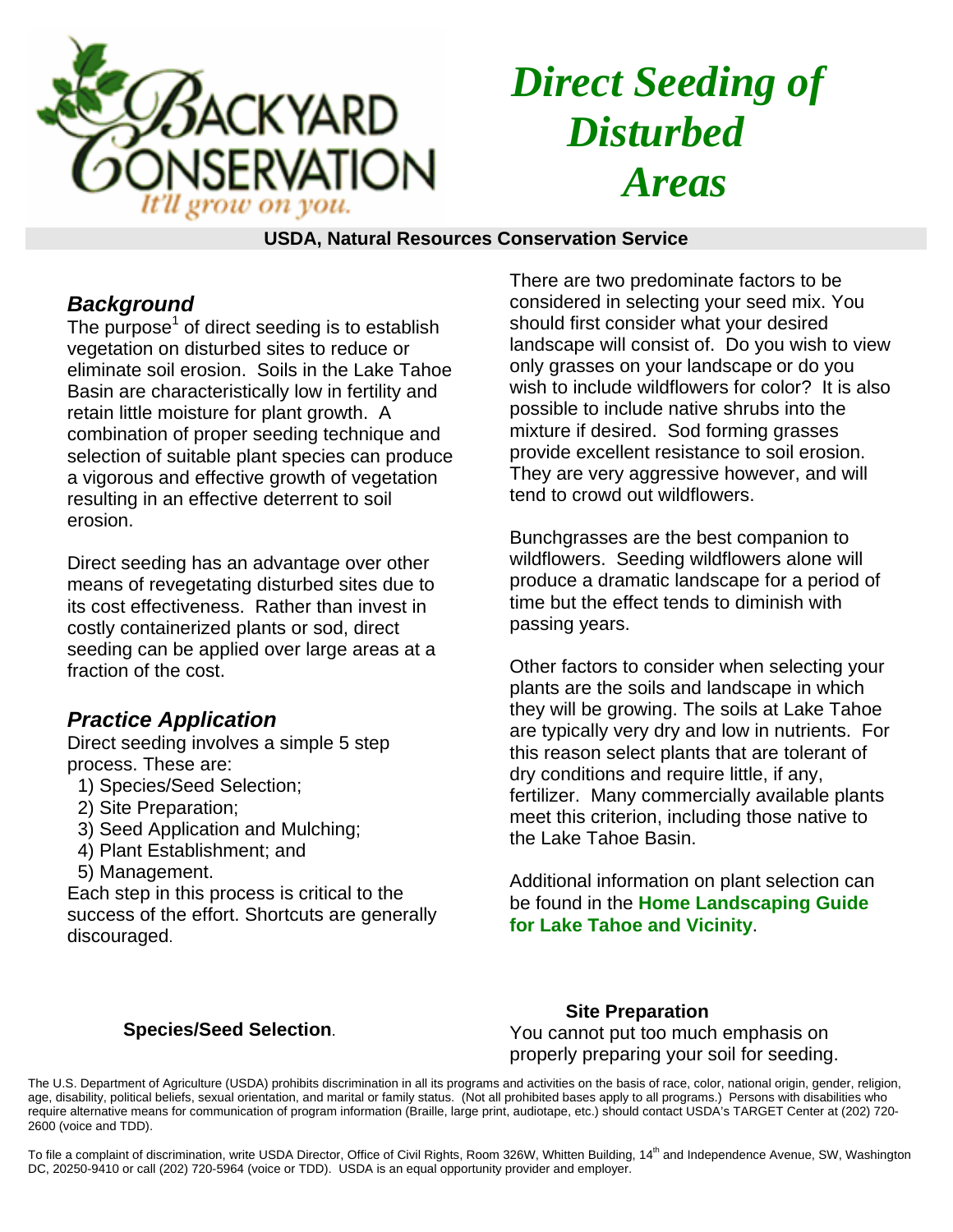Before you begin, mark the area to be seeded and measure the square footage. This information will help you purchase the correct amount of seed to cover the desired area. Tilling the seedbed to a depth of 6 inches can improve its tilth for root development. Compost can be tilled into the soil to improve moisture retention. Spread at least 1 inch of compost over the area prior to tilling for best results.

**Seed Application and Mulching**  Direct seeding is accomplished in one of three ways: 1) Scattering the seed by hand (hand seeding); 2) Seeding with a whirlybird spreader; or 3) Seeding with a drop spreader. **Hand seeding** is a simple approach used in seeding smaller areas that require no special equipment. Simply take a handful of seed at a time and scatter the seed evenly over the area. The drawback to this method is that it may result in uneven distribution of seed.

**Broadcast spreaders** are useful for larger areas. This device (sometimes called a belly grinder) throws seed from a rotating chamber which is operated by a crank. This device may also result in uneven and inaccurate distribution of seed but is well suited to sloping areas. The **drop spreader** is a very accurate means of seed dispersal. A rotating spindle allows seed to drop from the bucket directly over the area it passes. Most drop spreaders are adjustable for more accurate control of seeding rate and seed placement. A drop spreader assures a more even distribution of seed.

When possible, seed should be applied when the soil is dry. Seed should be applied over the surface of the area at the rate indicated by the provider. The seeding rate is usually stated as pounds per acre or pounds per thousand square feet. If you are going to use fertilizer, apply it after seeding. See the **Tip Sheet on Yard Fertility Management** for

further information. Once seed has been applied over the ground surface, gently rake the soil surface to a depth of  $\frac{1}{4}$  inch using a common steel-tined garden rake.

After sowing your seeds apply a layer of mulch over the seeded area. This will protect the soil surface from erosion prior to germination, as well as maintain a more favorable soil moisture level during and after germination. Fortunately, the Lake Tahoe Basin has ample quantities of pine needles which serve this need quite nicely. Scatter clean fresh needles over the seedbed area to a depth of ½ inch, but no more than 1 inch. Other materials, such as wood chips, shredded bark or standard compost can also be used as mulch.

#### **Plant Establishment**

Now that the seed has been sown challenging tasks still remain. You have to nuture your seeds through germination and early growth. The key factor limiting successful germination of seeded sites at Lake Tahoe is water. For this reason, it is always necessary to provide irrigation to a seeded area during the first growing season. Regular sprinkling encourages better germination and root development. The resulting plant vigor carries plants over to the following year. Plant growth may appear slow at first but will increase as summer temperatures rise. First to appear will be grasses and wildflowers, followed by any shrubs which were seeded. Some plants may not appear at all the first year, delaying their appearance until the following growing season.

Irrigation water can be applied either by hand or sprinkler. Automatic timers which connect to a hose bib offer added convenience in maintaining proper soil moisture. As a rule of thumb, irrigation is usually necessary during the months of May thru October. Frequent, short duration applications are advised until sprouts reach 1 inch in height. Afterwards, less frequent but deeper irrigations promote